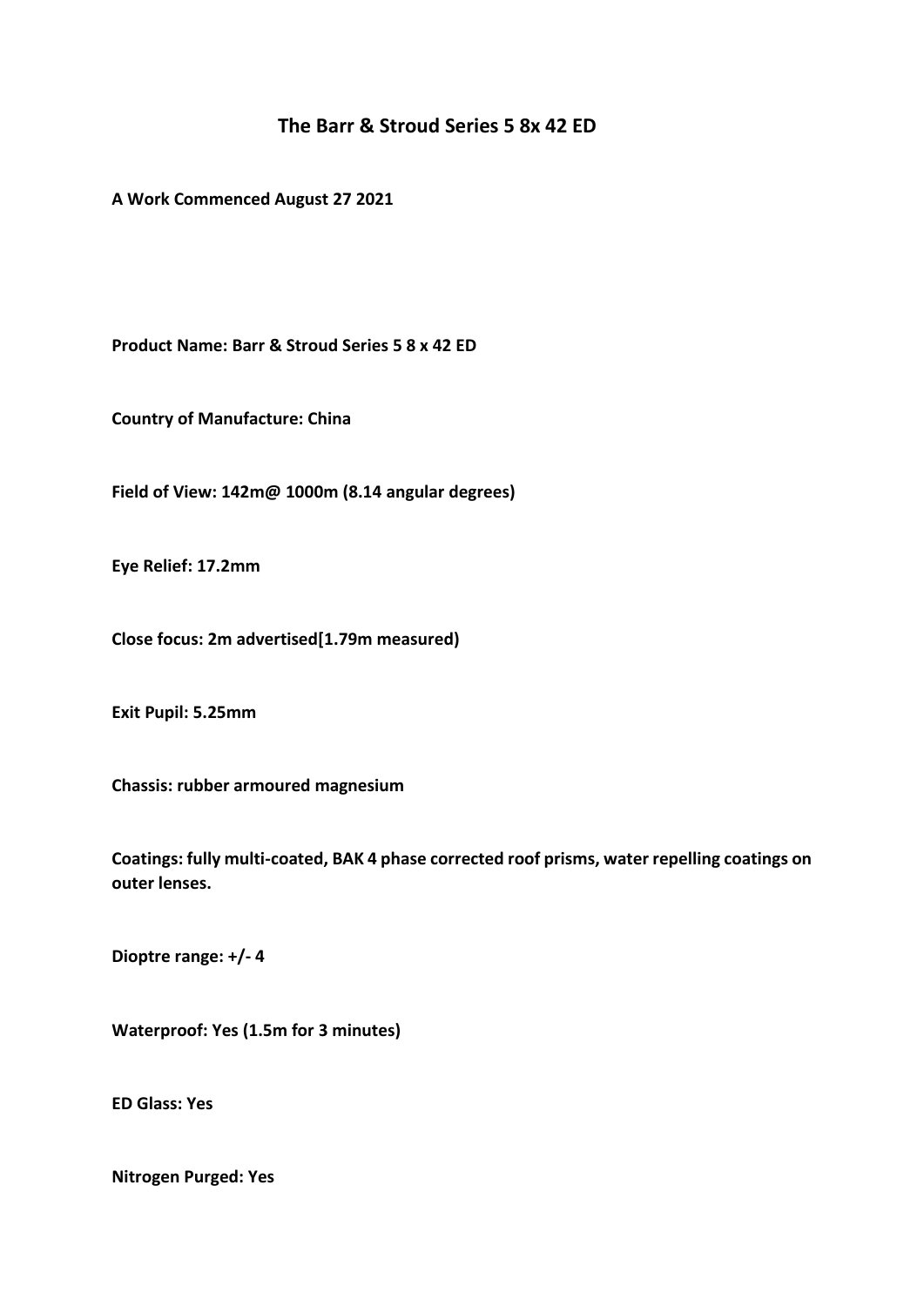**Weight: 710g**

**Tripod Attachable: Yes**

**Dimensions H/W: 15.4/12.6cm**

**Warranty: 10 years**

**Accessories: Hard clamshell case, lens cleaning cloth, rain guard and objective lens covers, quality padded neck strap, generic instruction sheet, warranty card.**

**Retail Price: £220-£250UK**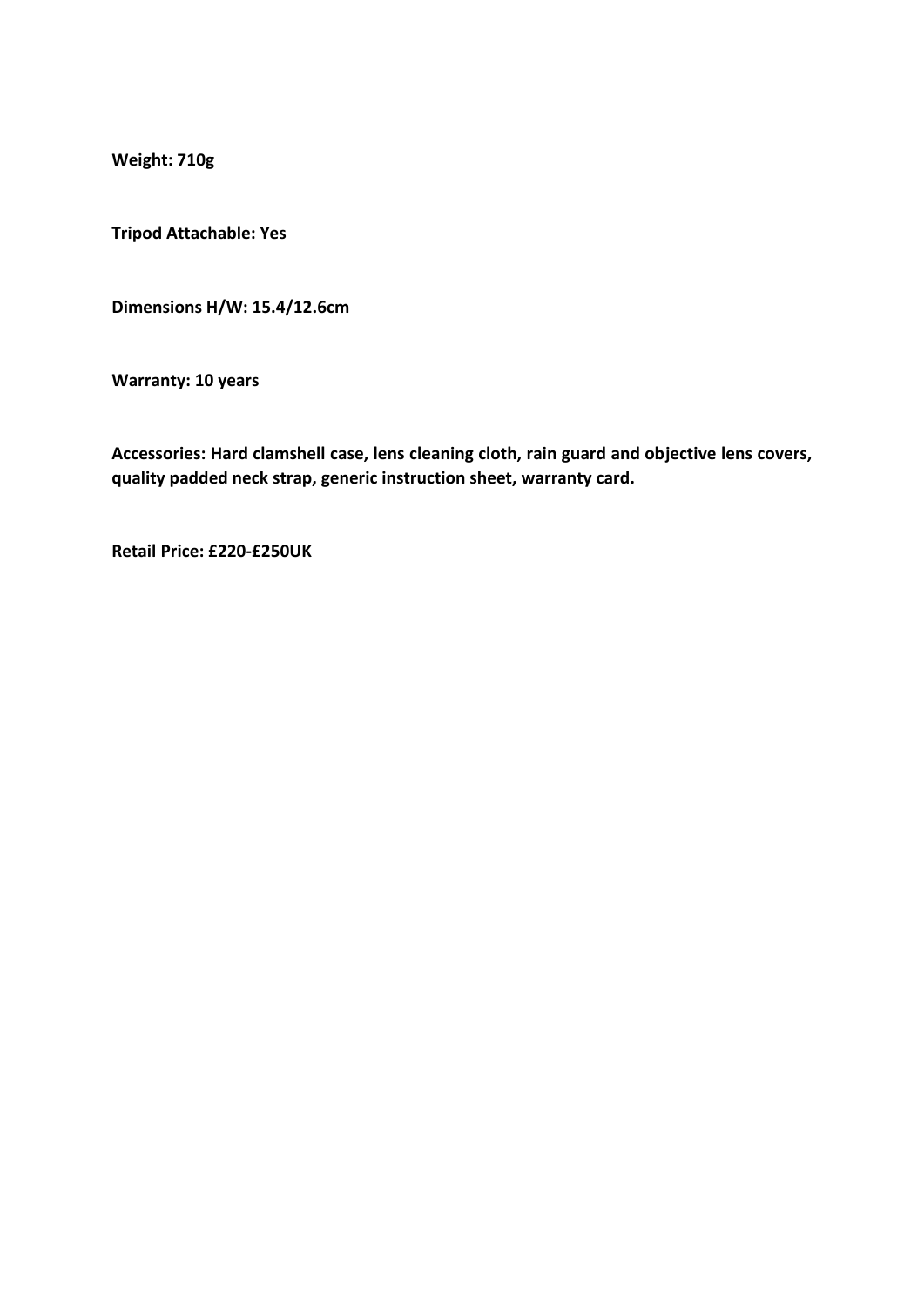

**The Barr & Stroud Series 5 8 x 42 ED**

There's something in a name!

Just three years ago, I knew absolutely nothing about modern binoculars, having no experience with all the technological developments that had occurred in the last few decades. But that changed when a fellow villager recommended a relatively inexpensive instrument, the Barr & Stroud Sahara 8 x 42. My first look through that binocular blew me away, as I was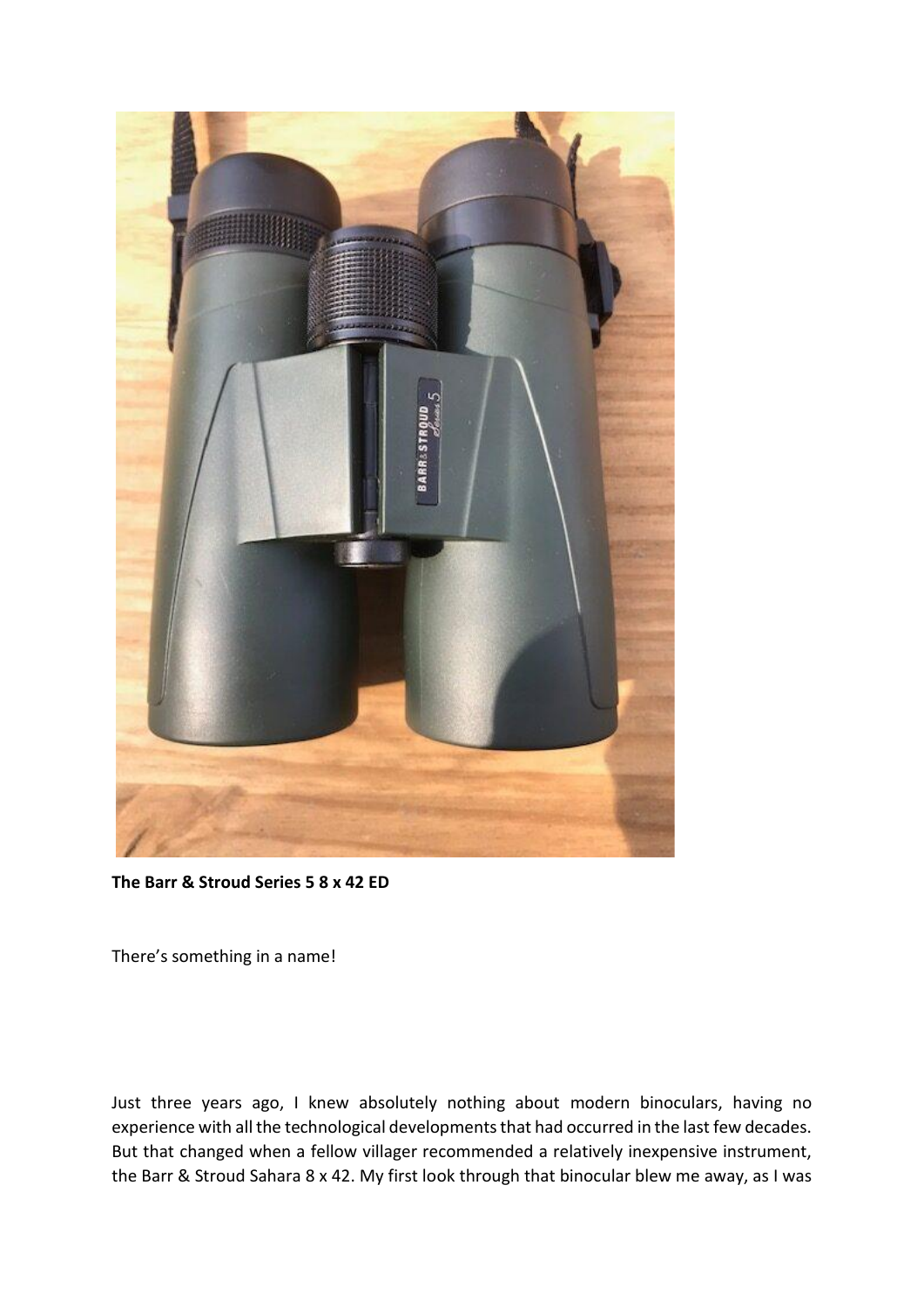completely astonished at how good the image was through a binocular that cost substantially less than £100. It was bright and sharp and contrasty, with a wide, well-corrected field of view. Since then, I've sampled many more Barr & Stroud binoculars and can vouch for their excellent quality and value for money. Indeed, I would go so far as to say that I'm now a dyedin-the-wool fanboy of Barr & Stroud (B & S) binos, because I believe they produce a variety of quality products and clearly know something about how a good binocular ought to perform.

Three years later, I finally got around to test driving their most sophisticated binocular range, the Series 5 ED, which comes in two models, a 10 x 42 and 8 x 42. These models are not to be confused with the other Series 5 binos from B & S, which offer the same two instruments as non-ED versions. In a previous blog I test drove the Series 5 8 x 42 non-ED version, where I reported that it offered excellent bang for buck. But I became very curious about the ED version of the same series, so decided to order the instrument up for review and to compare it critically with its non-ED counterpart. The reader will note that the instrument was purchased with my own money; I have no affiliations with any binocular company, and that the results I show here are entirely my own.

#### **First Impressions**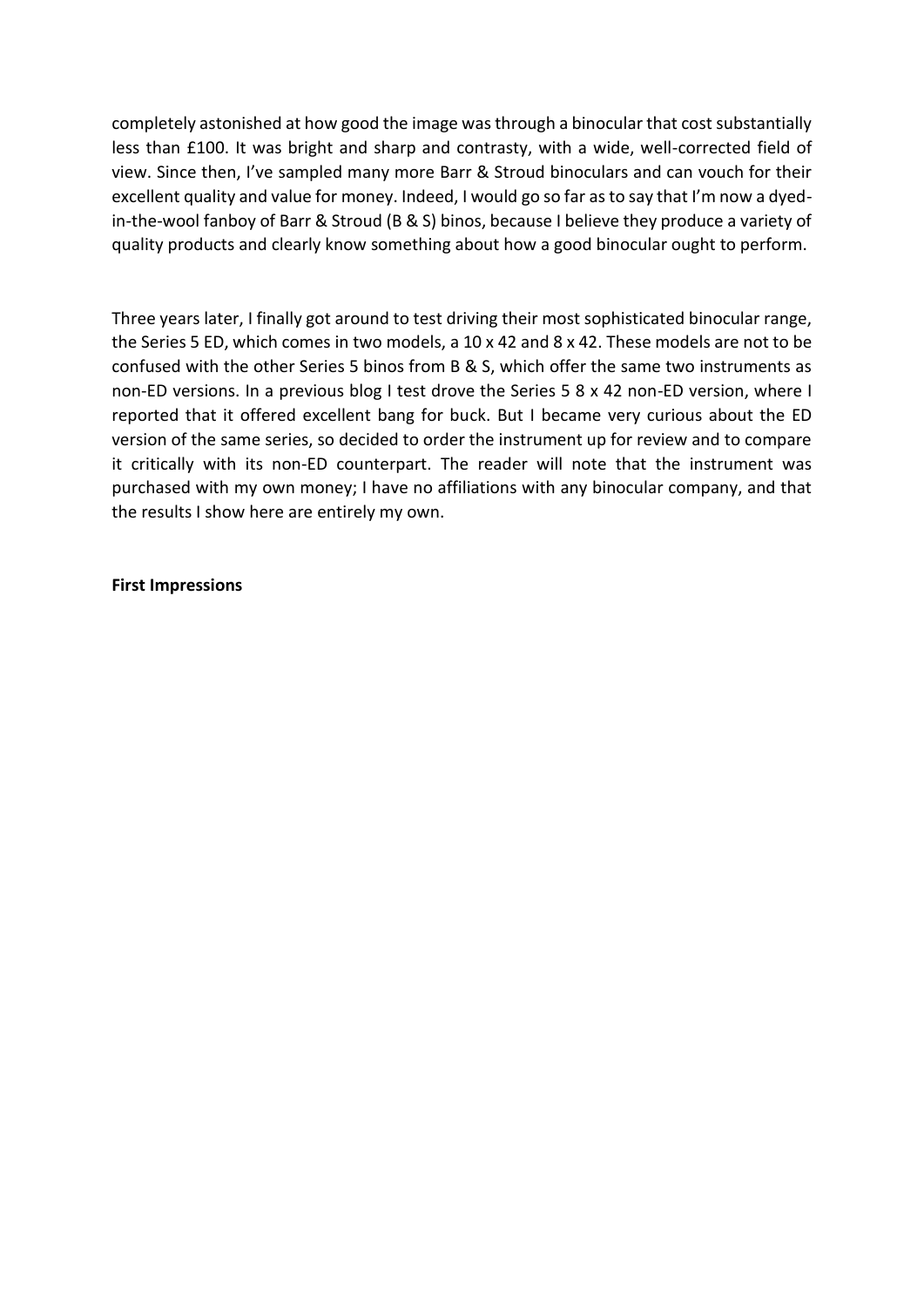

**The Barr & Stroud Series 5 8 x 42 ED astride its hard clamshell case.**

I purchased the B & S Series 5 8x 42 ED from the very reputable Rother Valley Optics, Sheffield, who were offering the instrument at a great price. I secured it for £209 plus another £15 to get expedited delivery of the instrument to me within 24 hours of purchase. So £224 all in. I left a message with the sales assistant to check the eyecups on the binocular prior to dispatching, as I have developed quite a disliking for eye cups that are too loose or collapse downward after being fully extended, with just a little pressure. They honoured that request!

The binocular was well packaged inside its fetching white box. The first thing I noted was that it was precisely the same box as the non-ED Series 5, only that the company put an additional ED sticker on it. While that may alarm some customers, I thought it to be an ingenious cost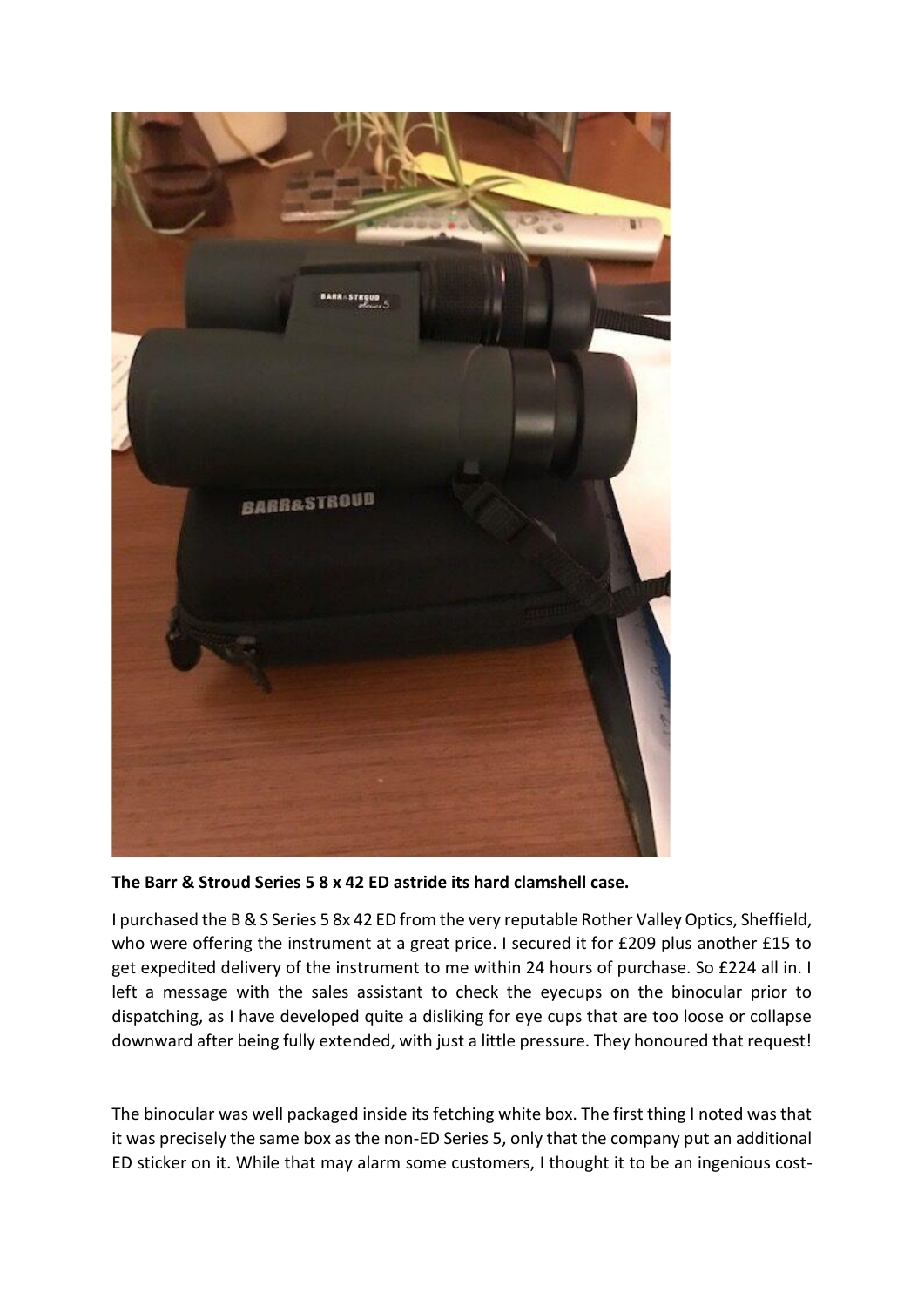cutting move. Indeed, if I were marketing these binoculars, I would have done exactly the same thing lol! Everything was packed away securely, including the padded logoed neck strap, a lens cleaning cloth, rubber ocular and objective covers, generic instruction sheet, an excellent zip-lockable hard clamshell case, and warranty card. If you want to see those accessories and the box they came in, have a look at the link above to the non-ED version.

Removing the binocular from the inside the case, the first thing I checked was the eye cups, and to my great relief they were firm and locked rigidly in place when fully extended. Why fret over eye cups? Well, the non-ED Series 5 had a slightly loose left eye cup, which did niggle me a little, so seeing that both were more or less equally tensioned put a smile on my face. Good job!

## **Ergonomics**

Just like the non-ED Series 5 8 x42, the instrument felt very solid in my medium sized hands. The magnesium alloy chassis and not overly thick green rubber overcoat helps keep the weight down. Indeed, I measured its weight at 710g, as opposed to just 690g for its non-ED counterpart. That made sense to me as ED glass elements tend to be a little heavier than regular crown and flint glass.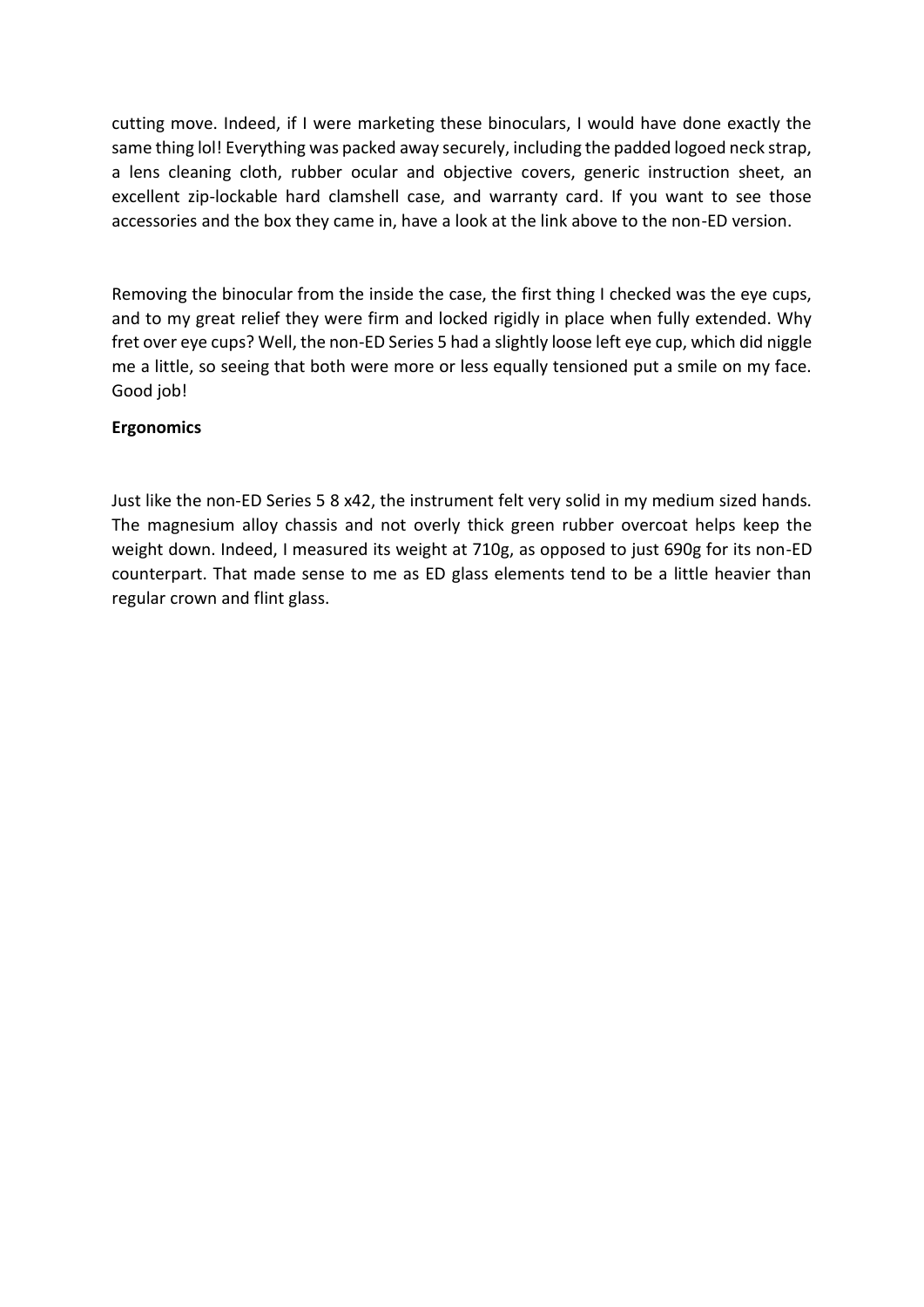

**The machined metal twist up eye cups are easy to adjust and click rigidly into place.**

As mentioned above, the rubber-clad metal eye cups twist up with two intermediary positions. They were easy to extend and held their positions securely, with very little wiggle room. Eye relief is a very generous 17.2mm, large enough to see nearly the entire field with my eyeglasses on.

The centrally placed focus wheel is large, very nicely tensioned and very smooth to operate, both clockwise and anti-clockwise. If anything, I thought it was a shade over tight compared to its non-ED counterpart but to be fair, all focusers need a bit of breaking in time to get them moving as smoothly as possible. That said, I have spoken before about the care B & S put into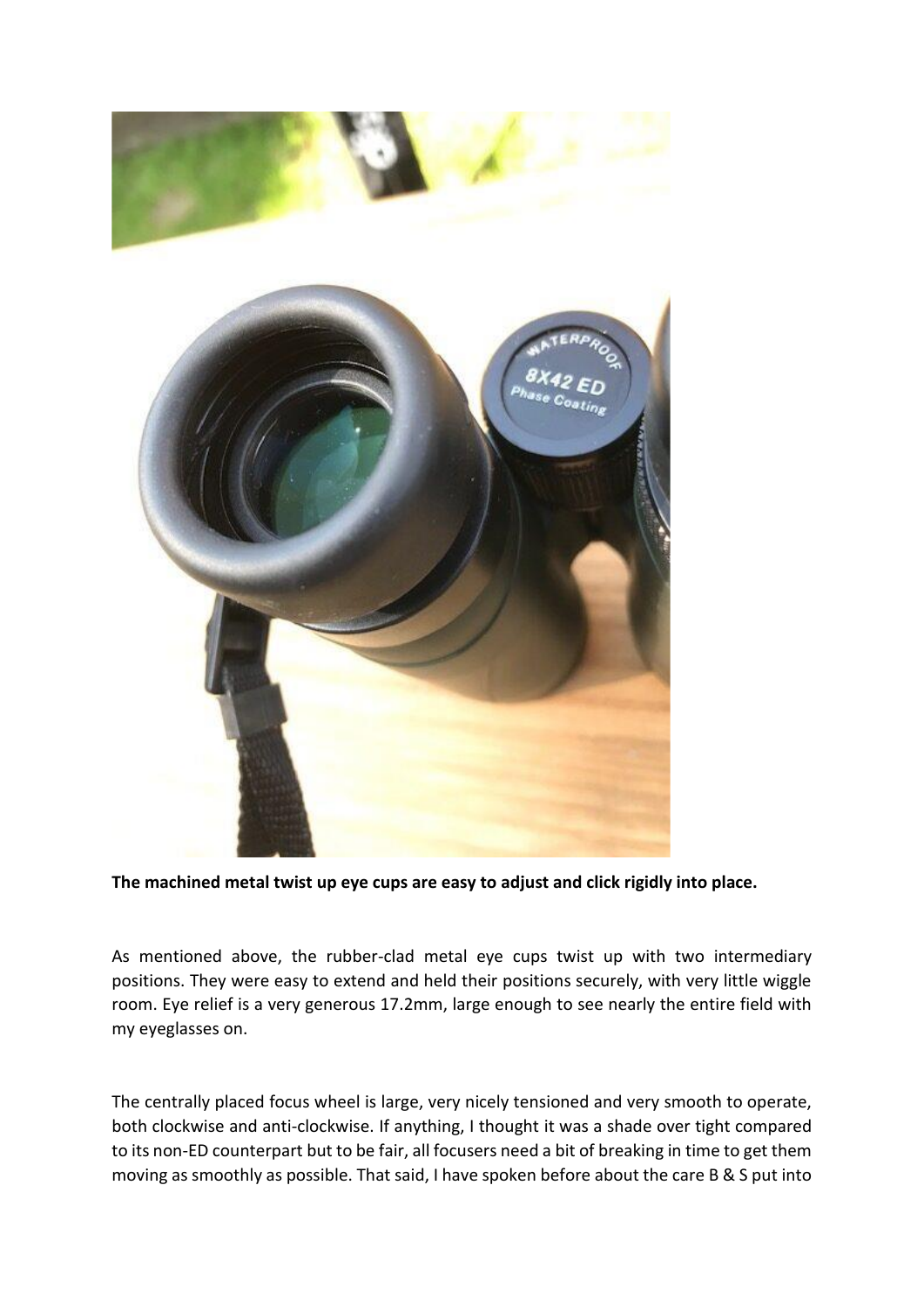their focusers. They are much better tuned than the majority of other binoculars I've tested in this price range. Taking just over two full revolutions to go from one extreme of travel to the other, I would describe it as being intermediate between the super-fast focusers birders seek after, and the slower focusers hunters prefer.



**The Series 5 ED has a really smooth and easy to use focus wheel that is head and shoulders above those found on many other models in the same price range.**

The metal dioptre ring is located under the right ocular, and while not lockable, is quite stiff and easy to adjust. Moreover, it stays in position very well.

The Series 5 ED has a silky smooth and easy to use focus wheel that is head and shoulders above those found on many other models in the same price range. The objective lenses are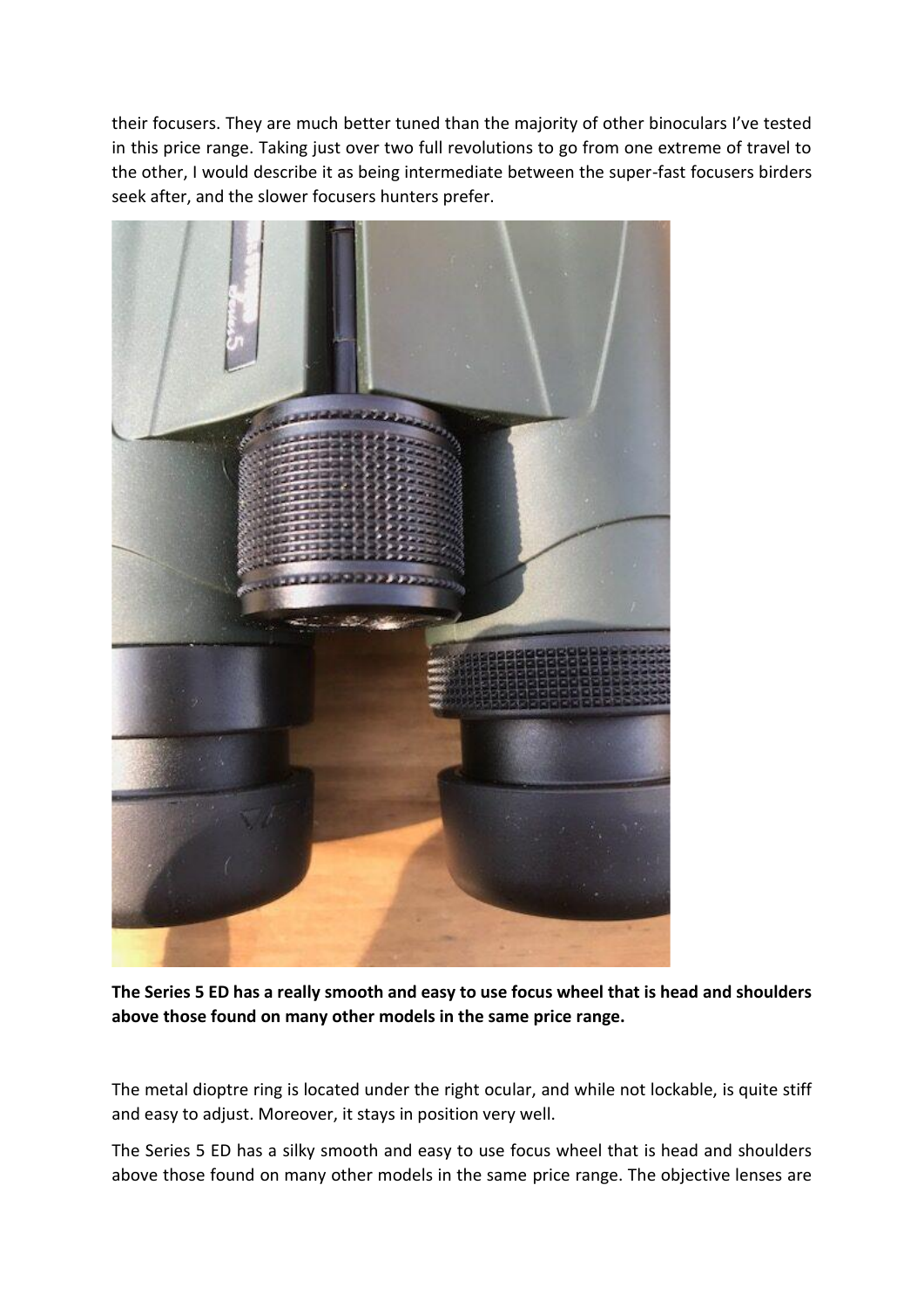very deeply recessed, just like the non-ED incarnation, protecting the glass from stray light, dust and rain.



**The B & S Series 5 ED has nicely recessed objective lenses.**

Handling this binocular is a joy. While not the grippiest substrate I've encountered, the green rubber armouring provides a very adequate level of friction with your hands. There are no thumb indentations on the belly of this binocular but I've never really found them to be that advantageous to the overall ergonomics compared with several other binoculars that did have them. The rubber armouring is a little thinner than other models, such as the Nikon Prostaff and Monarch 5 & 7 lines, but this does cut down the weight of the binocular, which makes transporting it that little bit easier.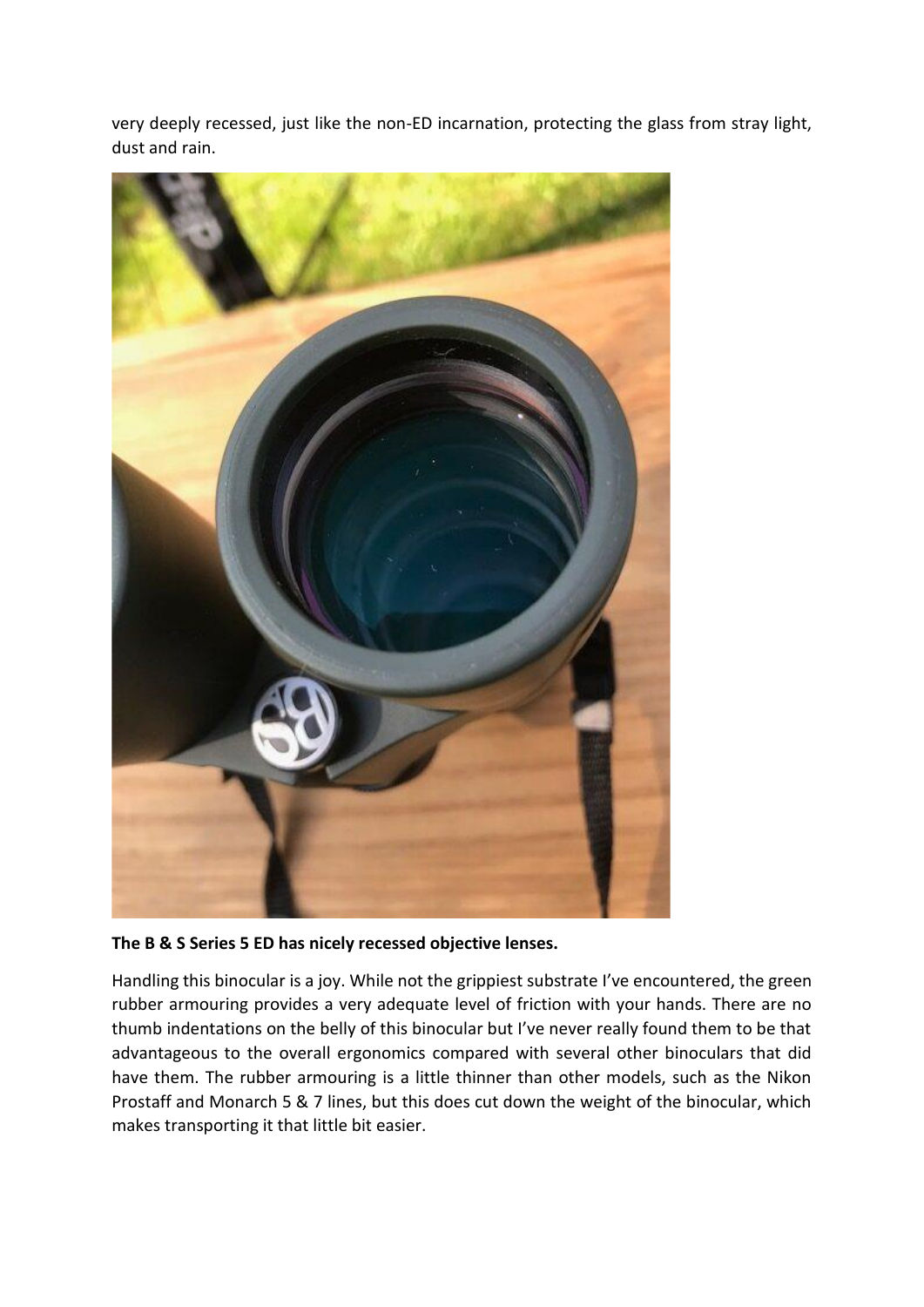The Series 5 ED binocular I received did not have the ED labelling under the left ocular, as I was expecting from the images I'd seen on a few retailers' websites. Instead, this model presents the ED moniker on the focus wheel, which might possibly indicate that this instrument was manufactured more recently.

I've always been more than satisfied with the padded neck strap accompanying the more expensive B & S binoculars. It's very comfortable to wear 'round your neck without much in the way of chafing after a long walk on level ground on a hot summer day. The hard clam shell case is another great accessory. It zips closed and there is a little storage area inside to carry a lens cloth or a sachet of silica gel desiccant to keep the interior as dry as possible when not in active use.

Examining the exit pupils on the binocular showed nice circular openings, with a nice rim of dark around them.



**Left eye exit pupil.**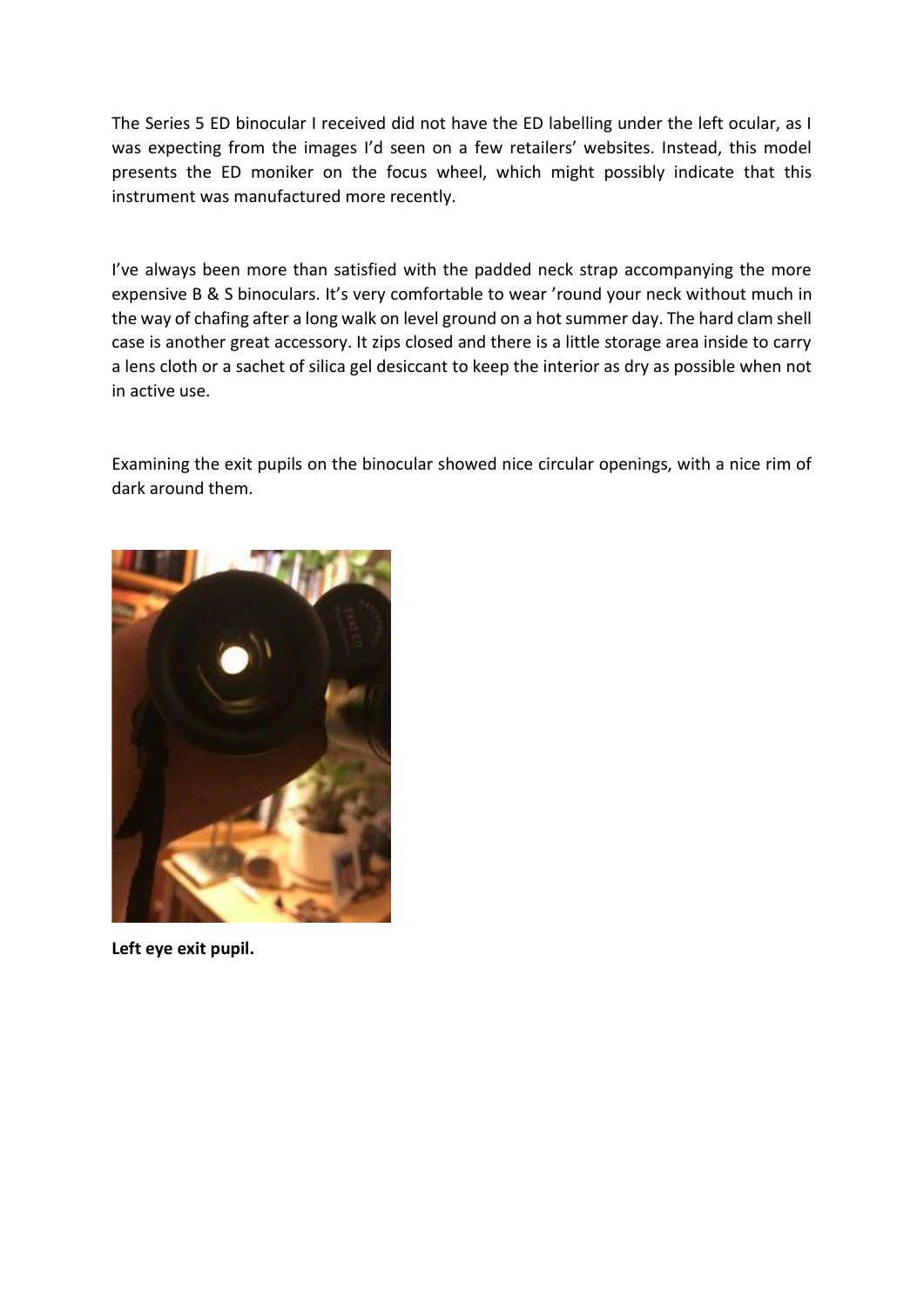

# **Right eye exit pupil.**

All in all, I was very pleased with the overall fit and feel of the Series 5 ED 8 x 42. Elegant and understated, it has very nice mechanics that should hold up in field use for a long time to come.

**Optical Assessment**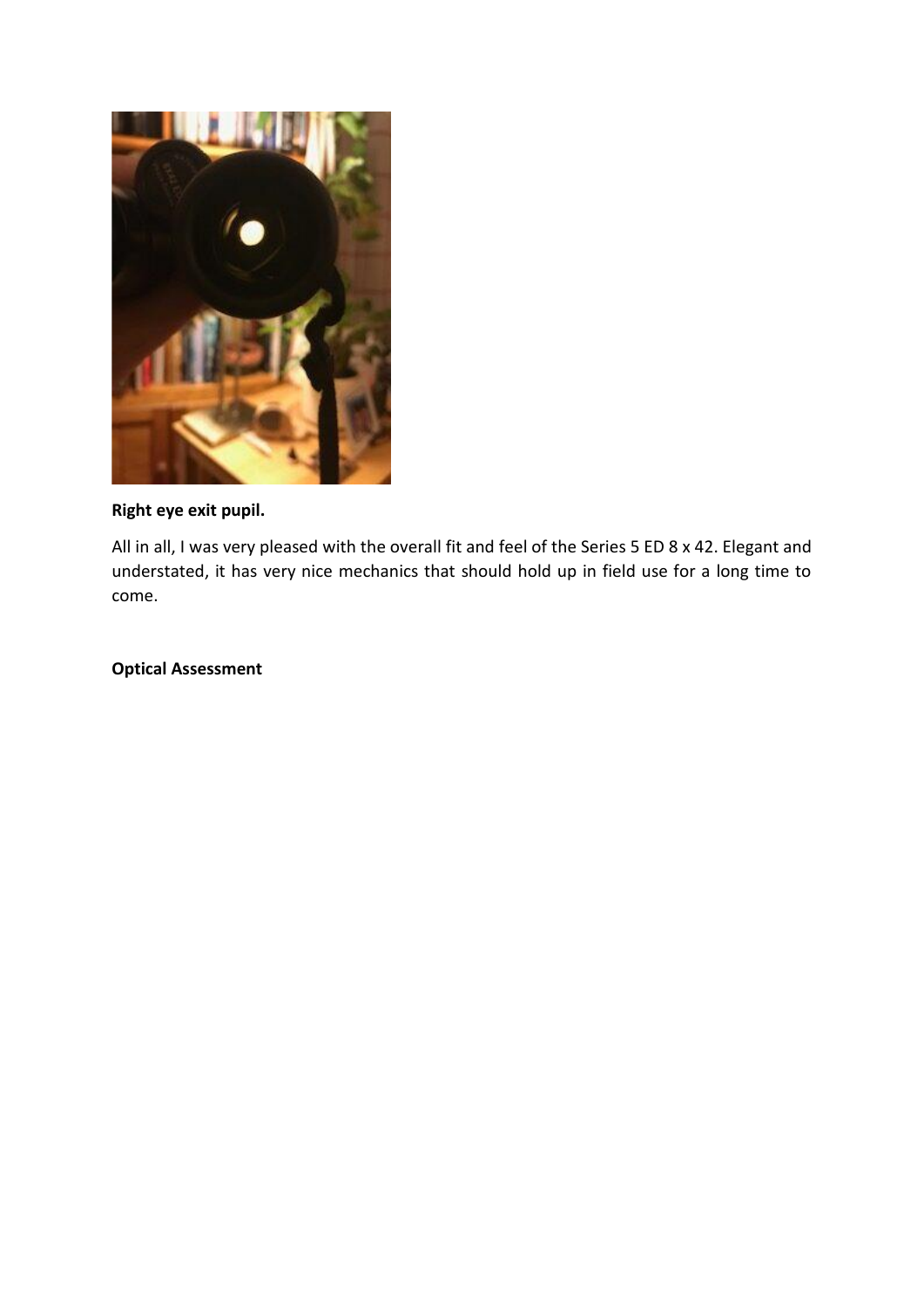

**One of the control binoculars I used to assess the optical quality of the Barr& Stroud Series 5 8x 42 ED. Seen at right is the Leica Ultravid BR 8x 20.**

The first thing I checked was how well a bright beam of light behaved as it was directed into the binocular from across a room. I simply set my phone torch on to its brightest setting, focused the binocular, and examined the image. To be honest, I was expecting excellent results based on what I had previously experienced with both the non-ED Series 5 and their Savannah range of instruments. As a control, I was using my Leica Ultravid. The results were very much in keeping with my previous tests on the better Barr & Stroud binoculars, that is, the instrument was exceptionally clean and sharp, with only the faintest hint of internal reflections, no diffraction spikes and no diffused light, indicative of the use of very high-quality optical components. Indeed, it was that little bit better than the Leica Ultravid in this regard. Leica are well known for their excellent suppression of internal reflections so obtaining an even better result from the Series 5 ED 8 x 42 was music to my ears.

Taking the binocular outside in the open air on a warm and bright August afternoon, I was immediately impressed with the image from the Series 5 ED. The binocular served up a beautiful, sharp and high contrast image. Reds and oranges really pop in this glass and over all I would describe the colour tone as slightly warm. The focusing was smooth and responsive, with the 8x providing a very stable image. The sweet spot is very large but begins to gradually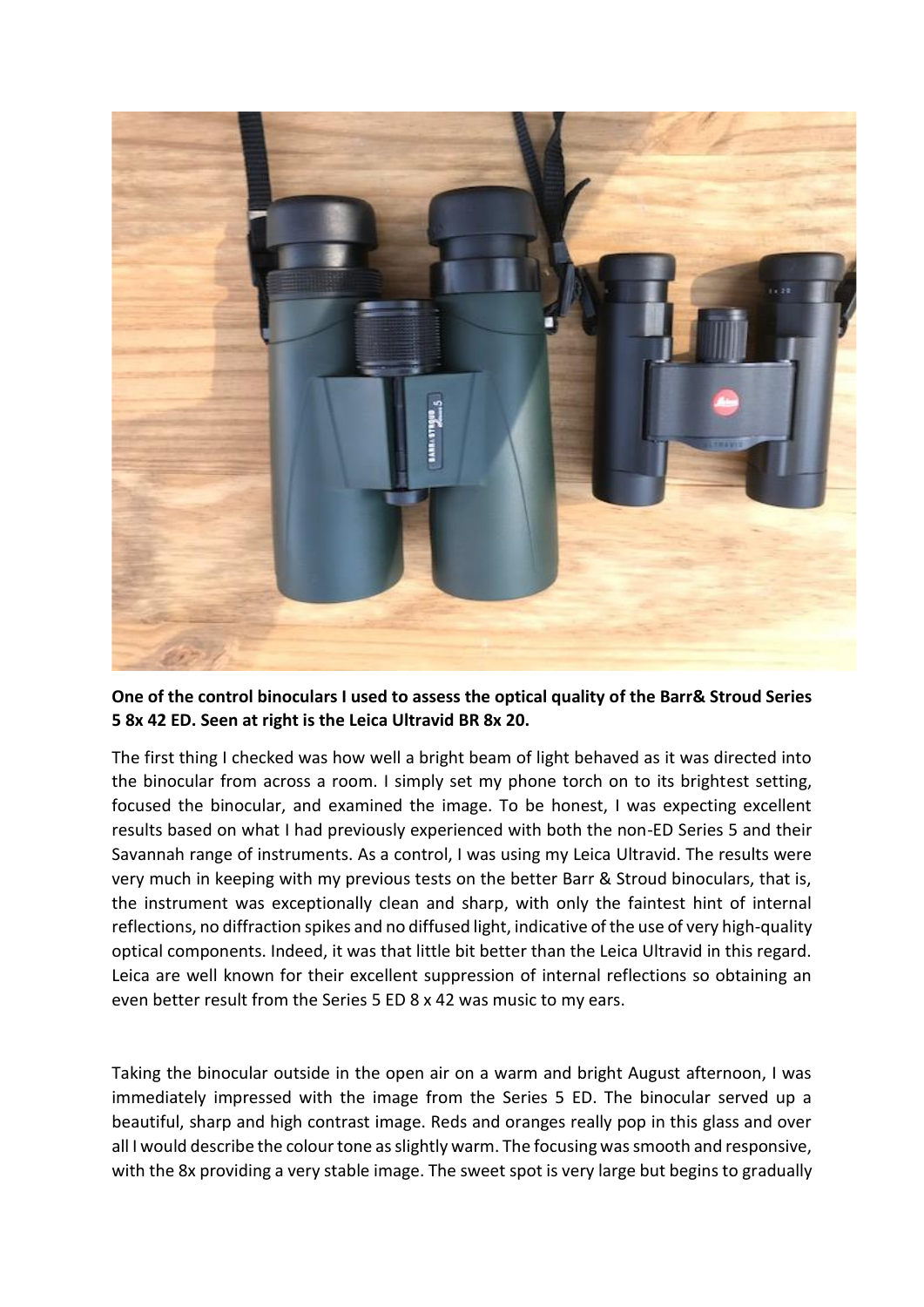deteriorate as one moves the target to the edge of the field. I also noted a small drop in image brightness at the edge of the field. Nothing dramatic here but certainly noticeable if you look for it. There is some field curvature as one moves off axis – considerably stronger than in the Leica Ultravid – as evidenced by looking at a telephone pole about 30 yards distant, but I don't find this aberration to be especially annoying in field use. I measured the close focus to be an impressive 1.79m, making it a very good choice for those who enjoy using their binoculars as long-range microscopes.

Comparing the Series 5 ED with the Leica Ultravid, I judged the former to be clearly superior to the latter in suppressing glare, as evidenced by examining a brightly backlit scene near sunset. Furthermore, the Series 5 exhibited far superior control of veiling glare than the Leica pocket glass. This was easy to ascertain by homing in on the leaves of a tree lying immediately below a mid-afternoon Sun (local time 3.30pm in late August). The entire bottom half of the Leica image was washed out to a much greater degree than the Leica. I attribute this result to the very shallow recession of Ultravid's objective lenses making it more prone to picking up stray light. This test wasn't even close, the Series 5 ED was far superior.



**Comparing the Series 5 ED to the Nikon Monarch HG 8 x 30(left).**

In another test, I compared the glare suppressing capabilities of the B & S Series 5 8 x 42 ED to a top-tier 8 x 30 binocular, the Nikon Monarch HG, costing four times the price. My target was a hilltop about 800 yards distant with the Sun immediately above it. The Monarch HG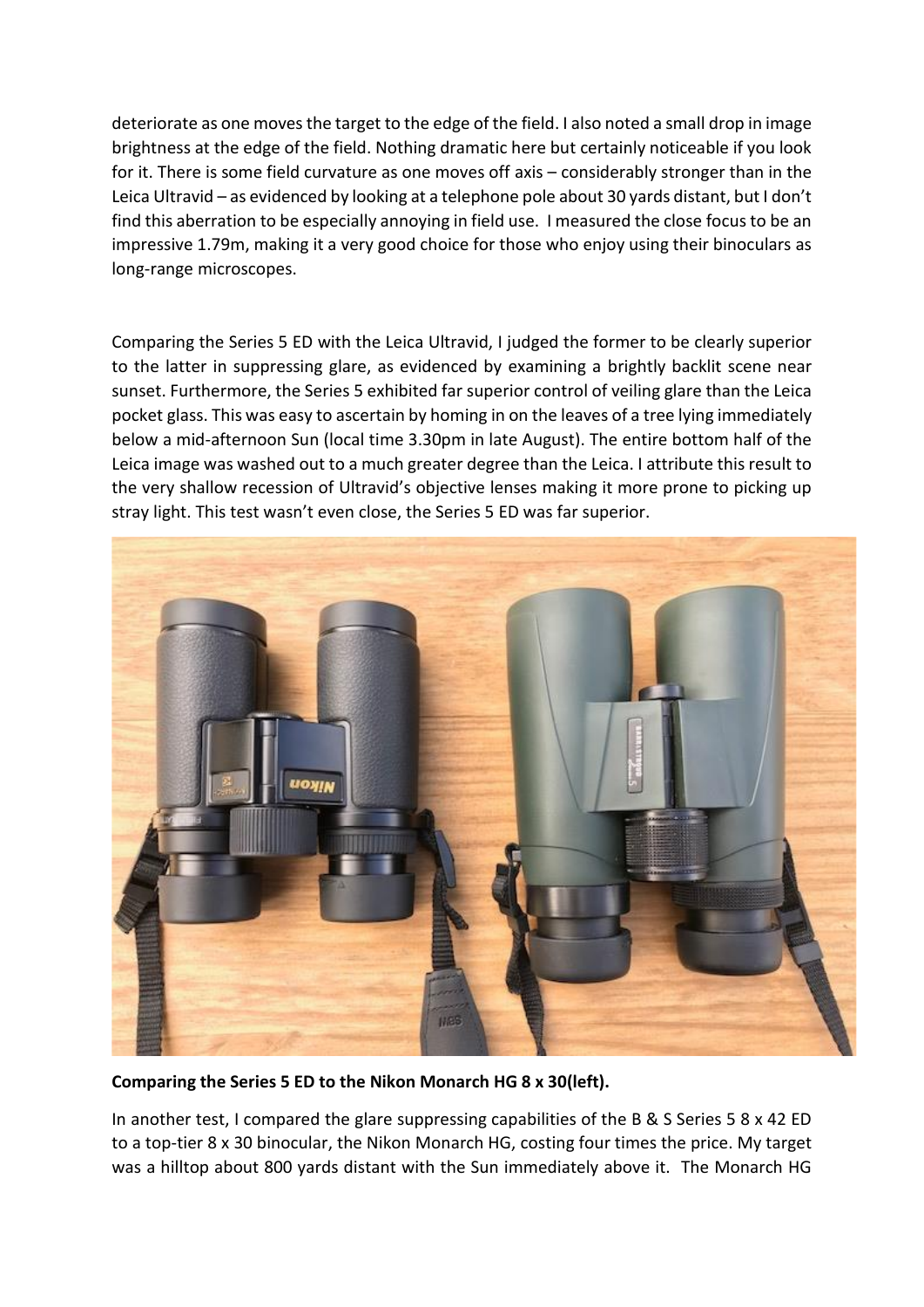binocular handles glare exceptionally well, better than the Series 5 ED in fact. But it was only marginally inferior. I consider that an excellent result for a binocular that evidently has no portfolio.

I also conducted some night-time viewing with both the B & S Series 5 8 x 42 ED and the Leica Ultravid 8 x 20, testing to see how they would perform on a bright yellow sodium streetlight placed in the centre of the field at a distance of 50 yards. Both binoculars, as expected, delivered excellent results here. The images in both binoculars were clean and crisp, with no annoying internal reflections, no diffused light around the lamp, and zero evidence of diffraction spikes.



**Alexander, enjoying the views through the B & S Series 5 8 x 42 ED .**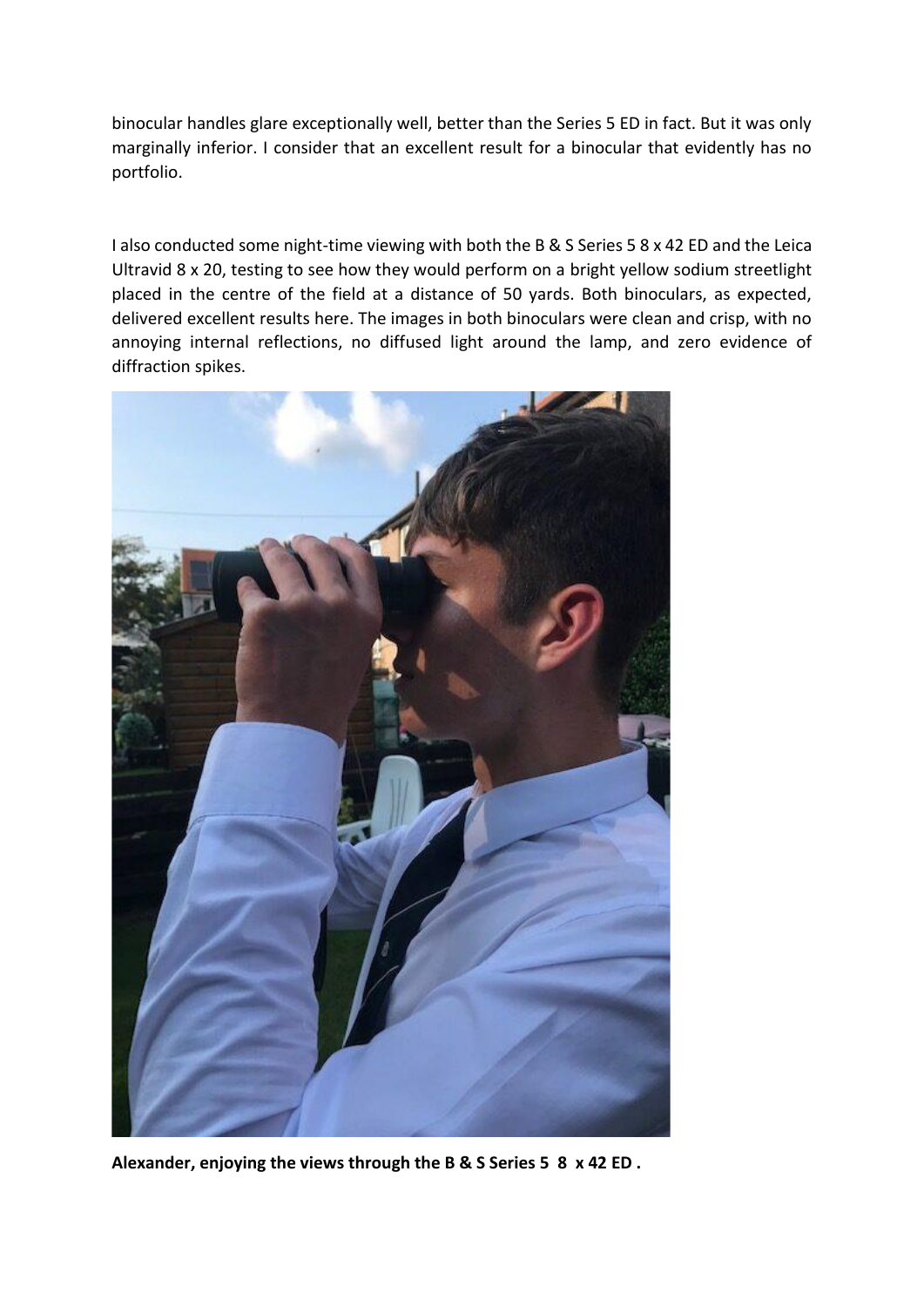On another afternoon, I enlisted the help of my math student, Alexander, to compare and contrast the image in both the Leica Ultravid and Series 5 ED. After a few minutes of going back and forth between the two instruments, he said that they were equally sharp with better colours coming through in the Series 5. I thought the Leica was that bit sharper overall though. I asked him to see if the sharpness fell off as he moved his target (a tree trunk in this case) to the edge of the field in both binoculars. He noted, as I did, that the Leica served up a tack sharp image all across the field but that the extreme edges of the Series 5 field was less sharp. He also noted that the 8 x 42 ED was easier to handle than the 8 x 20. Finally, he mentioned that the background was in sharper focus in the Leica than the Series 5. He was, of course, referring to depth of focus here; the little Leica has exceptional focus depth, but the Series 5 is still very decent in this regard.



**Tests for Chromatic Aberration; Comparing the ED to the non-ED Series 5**

**The Barr & Stroud Series 5 8 x 42(left) and the 8 x 42 ED(right).**

On one overcast August afternoon, I hooked up with a former student of mine, Joe, who was keen to do a blind A/B test comparing the B & S Series 5 8 x 42 ED and the otherwise identical non-ED version. Before we carried out the tests, I contacted OVL asking them a simple question: would I see a difference between the ED and non-ED Series 5? They got back to me within minutes with this response: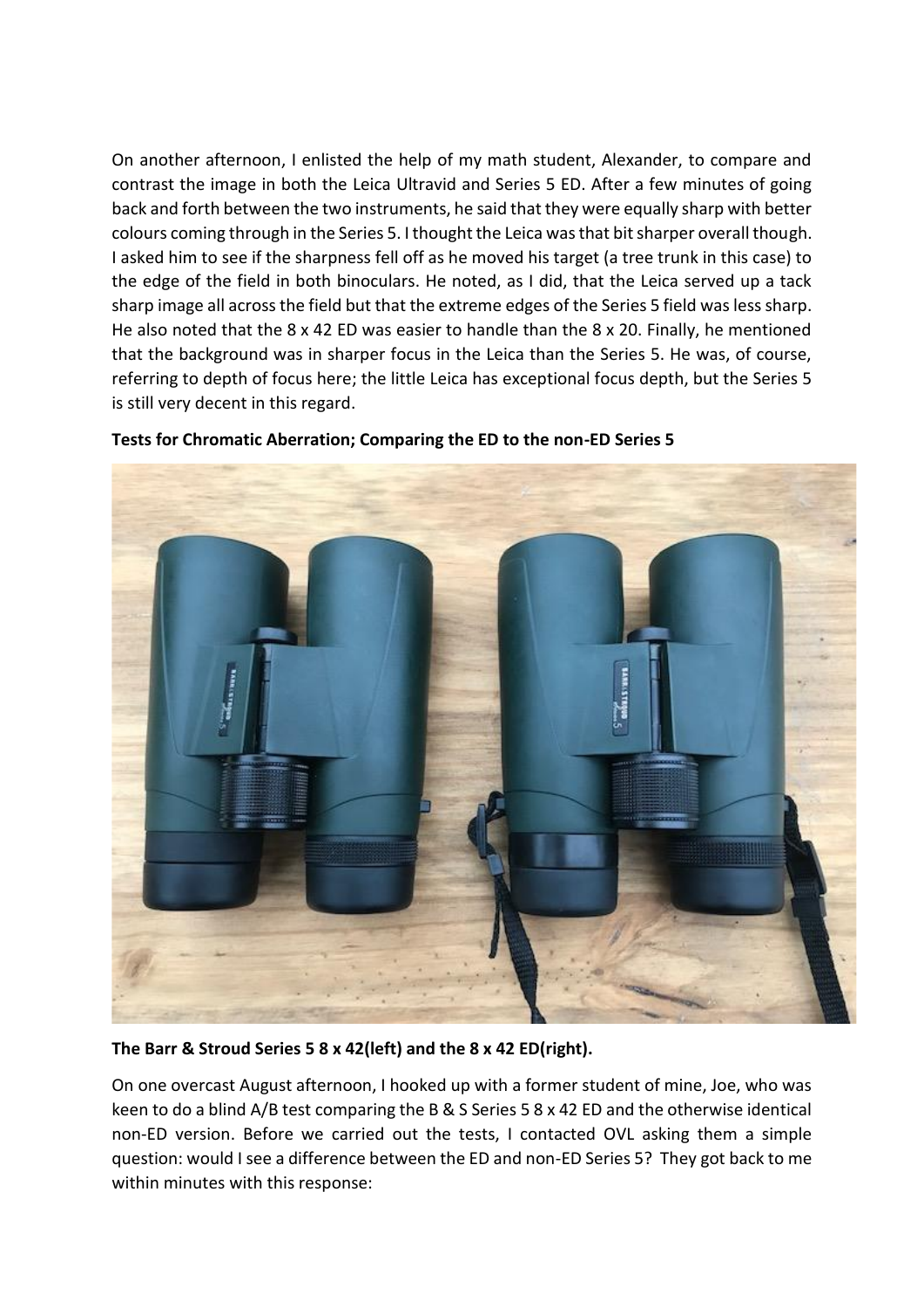*"Most people wouldn't notice much difference between the ED and non-ED versions unless they know what to look for. Standard optical performance is similar, you just don't get the pronounced colour fringing with the ED glass, when viewing an object with a high contrasting background."*

That was a good answer, and that's precisely what we found.

Superficially, both images were good and sharp with excellent contrast, but when we viewed a telephone pole against a bright overcast sky, the fringing was more apparent at the edges of our target in the non-ED binocular compared with its ED counterpart. Testing on another target – some leaves at the top of a Horse Chestnut tree some 40 yards in the distance, I was only able to detect chromatic aberration off axis in the non-ED, in the outer half of the field, but Joe claimed to see that little bit more towards the centre of the image. After looking through both binoculars for several minutes, we conducted a blind test – Joe handed me one binocular while closing my eyes, being only allowed to open them again once the instrument was deployed in front of my face. Then we switched roles, with Joe conducting the optical tests. The results were unanimous; we could see a small but perceptible improvement in the image using the ED binocular. In another test, Joe felt the intricate details of flowers were slightly crisper and had richer colours than the non-ED version, but I found it harder to verify this.

## **What about light transmission?**

The previous evening, I emerged with both binoculars – the ED and non-ED Series 5 – at sunset and conducted a low light test, looking into the shadows of a bush located some 100 yards away as the light continued to fail. Try as I could to see a difference, it simply was too small to notice. Again, I would maybe give the nod to the ED binocular, but only just!

## **The Virtues of Testing Binoculars Under the Stars**

I've noticed that many binocular reviews published in birding magazines seem a tad over generic. Indeed, in many cases one could simply remove the name of one binocular and replace it with another, and hardly anyone would be the wiser. And in some reviews I've come across, the sense I get is that the writing is so contrived as to be almost fictional. Quite often, reviewers report of 'peripheral softness' in the outer part of the field or some such. Others report that the field is either too restrictive or is wide and expansive. And still others report some drop off in illumination towards the edge of the field.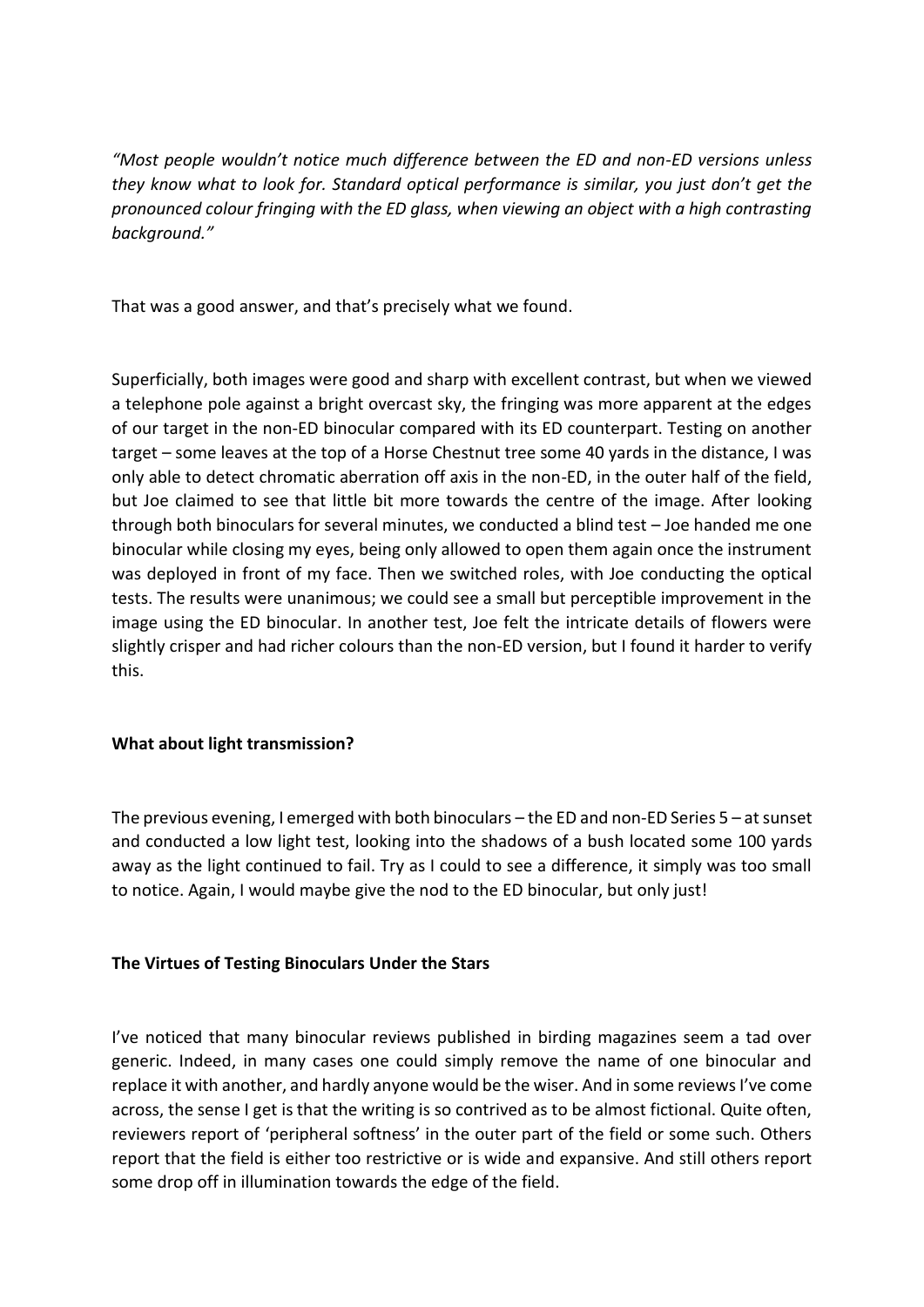The trouble with this kind of reporting is that it is rather too subjective. Many birders might be interested to learn that one can get a much better handle on the extent of those properties simply by looking at the Moon in the sky or a bright star field. For example, one can use a pair of stars of known angular separation to accurately measure the field of view of any binocular. Off axis aberrations can also be more accurately ascertained by moving a bright star from the centre to the edge of the field and noting how and where the stellar images begin to morph significantly. Furthermore, moving the Moon to the outer edge of the field will easily show reduced brightness if indeed, it exists at all. What's more, the Moon can also be used to more easily differentiate non-ED from ED binoculars at the same power by looking at the extent of fringing observed on the lunar limb.

So how did the Series 5 8 x 42 ED fare under the starry heaven? How did it look on the Moon?

#### **Ad Astra**

After a very overcast day on August 31, the clouds dispersed very late in the evening, leaving a clear and tranquil sky to verify the many properties of a binocular that can be ascertained simply by examining the images of bright stars in a binocular field. Assisting me this evening was Joe, who kindly gave me about 90 minutes of his time testing out a number of binoculars in comparison to the Barr & Stroud Series 5 8 x 42 ED. Starting shortly after midnight, we continued our tests on various objects until about 1:30 am, September 1.

The first thing we verified was the size of the field. As stated before, if you happen to know the angular separation of two bright stars in the sky, you can use that information to measure field size. As usual, I chose the two stars in the Ploughshare asterism in Ursa Major. We were just about able to fit Phecda and Merak into the field of view of the binocular. These are separated by 7o 54' or 7.9 angular degrees, so I'm confident that the stated field size(8.1 angular degrees) for this binocular is fairly accurate. As an additional control, we employed the Nikon Monarch HG 8 x 30, with an advertised field of view of 8.3 angular degrees, to show that it too was able to frame these two stars but with a little more room to spare.

Next, we tested how well corrected the field was in both the Barr & Stroud Series 5 ED and the Nikon Monarch HG 8 x 30. Focusing on bright yellow Capella, now fairly low down in the northeast, we took our turns moving the star from the centre to the edge of the fields in both binoculars, making mental notes of the experience and later committing those notes to pen and paper. Here's what we found: first off, the Nikon Monarch HG, despite having a field flattener built-in, did not have an entirely flat field. Furthermore, its lateral flatness was noticeably superior to its vertical flatness. To make that even clearer, side-to-side flatness was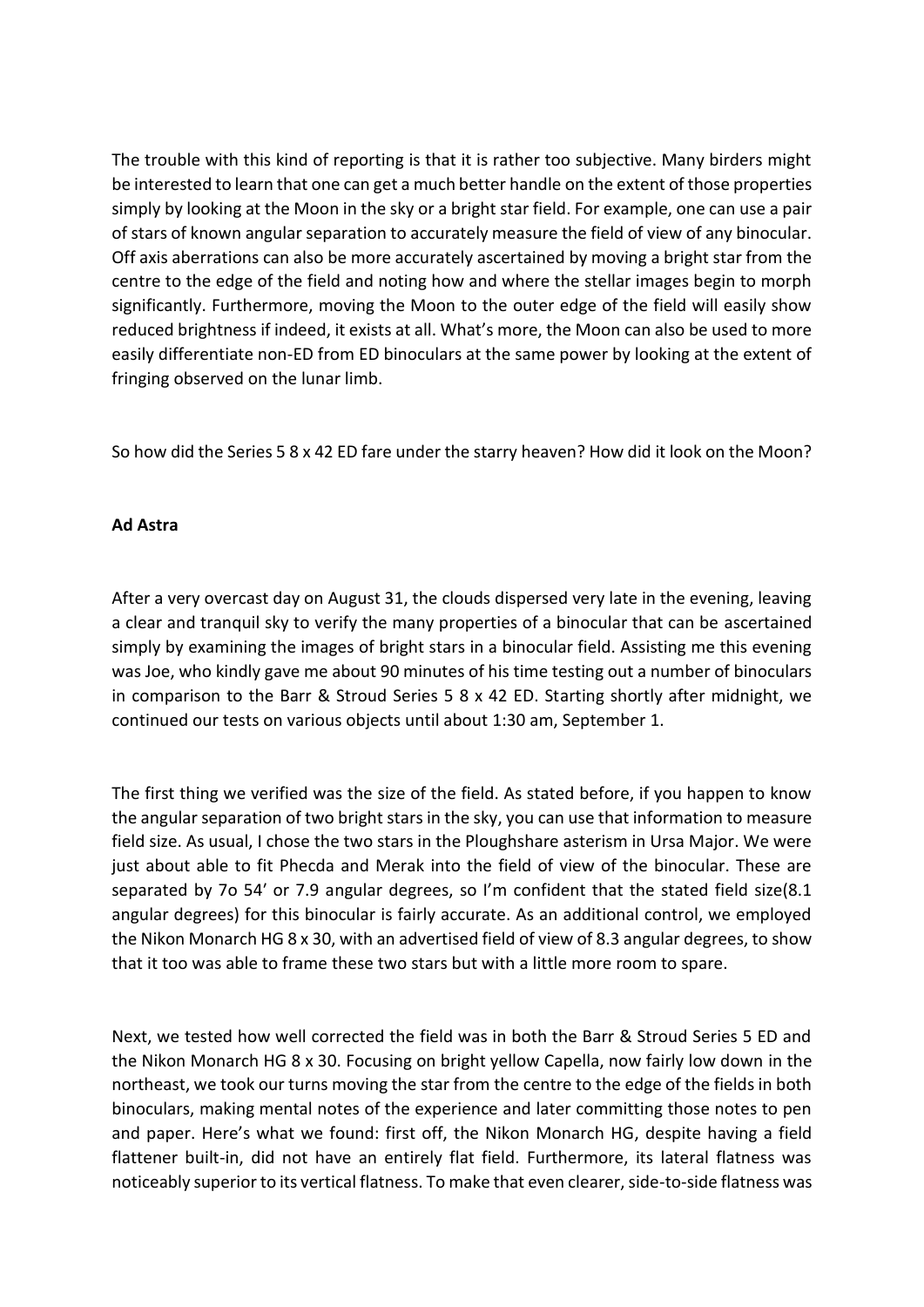much better than up-and-down flatness. Furthermore, we observed the same phenomenon in several other binoculars including the Barr & Stroud Series 5 non-ED, the Celestron Trailseeker 8 x 32, a Carson VP 10 x 42 and a Leica Ultravid 8 x 20.

This asymmetry is a very real phenomenon that is unreported in the binocular literature!

The little Leica Ultravid 8 x 20 exhibited by far the flattest, best corrected field of all the instruments tested.

The next best corrected field was the Nikon Monarch HG 8 x 30, where stars began to morph in shape at about 75 per cent out from the centre, getting gradually worse as it reached the field stop. The Barr & Stroud Series 5s were pretty much identical, with distortions occurring from about 70 per cent out from the centre. What is more, apart from the extreme top and bottom of the binocular field, both Barr & Stroud Series 5s offered up acceptably small stellar images over pretty much the rest of the field, making them excellent star gazing binoculars.

We were both quite shocked to see the Nikon Monarch HG behave in this way, as our daylight tests didn't show this field curvature nearly as acutely as the star tests did. All we could say is that the Monarch HG had a flatter field than the Barr & Stroud Series 5s.

By 1.00 am local time, a last quarter Moon was rising over the hills to the northeast and we were able to test for chromatic aberration in both the Series 5 ED and non-ED binoculars. We both detected a small amount of secondary spectrum on the lunar limb in the non-ED which was all but absent in the ED, in full accordance with our expectations.

Finally, by moving the Moon laterally off axis, from the centre to the edges of the field, we noted how the lunar maria darkened a little near the field stop showing clear evidence of edge of field illumination drop off. That said, the same phenomenon was noted with the Monarch HG and the Leica Ultravid, although to a lesser extent.

## **Overall Conclusions**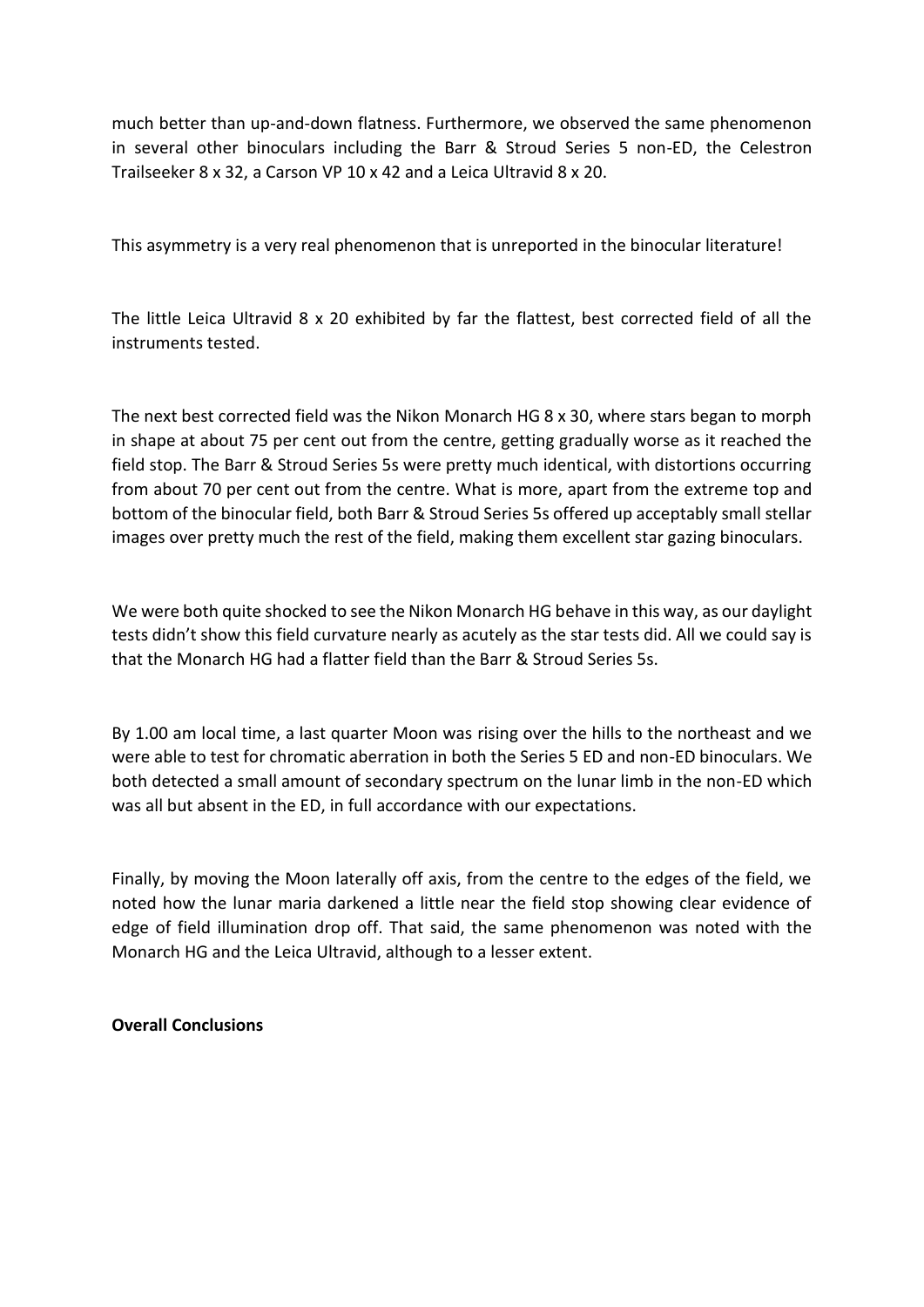

#### **A binocular that will get the job done!**

The Barr & Stroud Series 5 8 x 42 ED proved to be an improvement over the Series 5 non-ED. It does have better colour correction, slightly better contrast and slightly crisper images. Having tested many binoculars in the same price range as the Series 5 ED, I believe it has noticeably superior glare control, which keeps contrast levels high, even in fairly harsh lighting conditions. While certainly not in the same league as an alpha binocular, it does offer up very satisfying optics and ergonomics punching well above its modest price tag. I would unhesitatingly recommend this binocular as a very capable general use binocular that will sate the demands of the majority of birders, nature watchers and stargazers alike. It just does many things well and has a very wide and well corrected field.